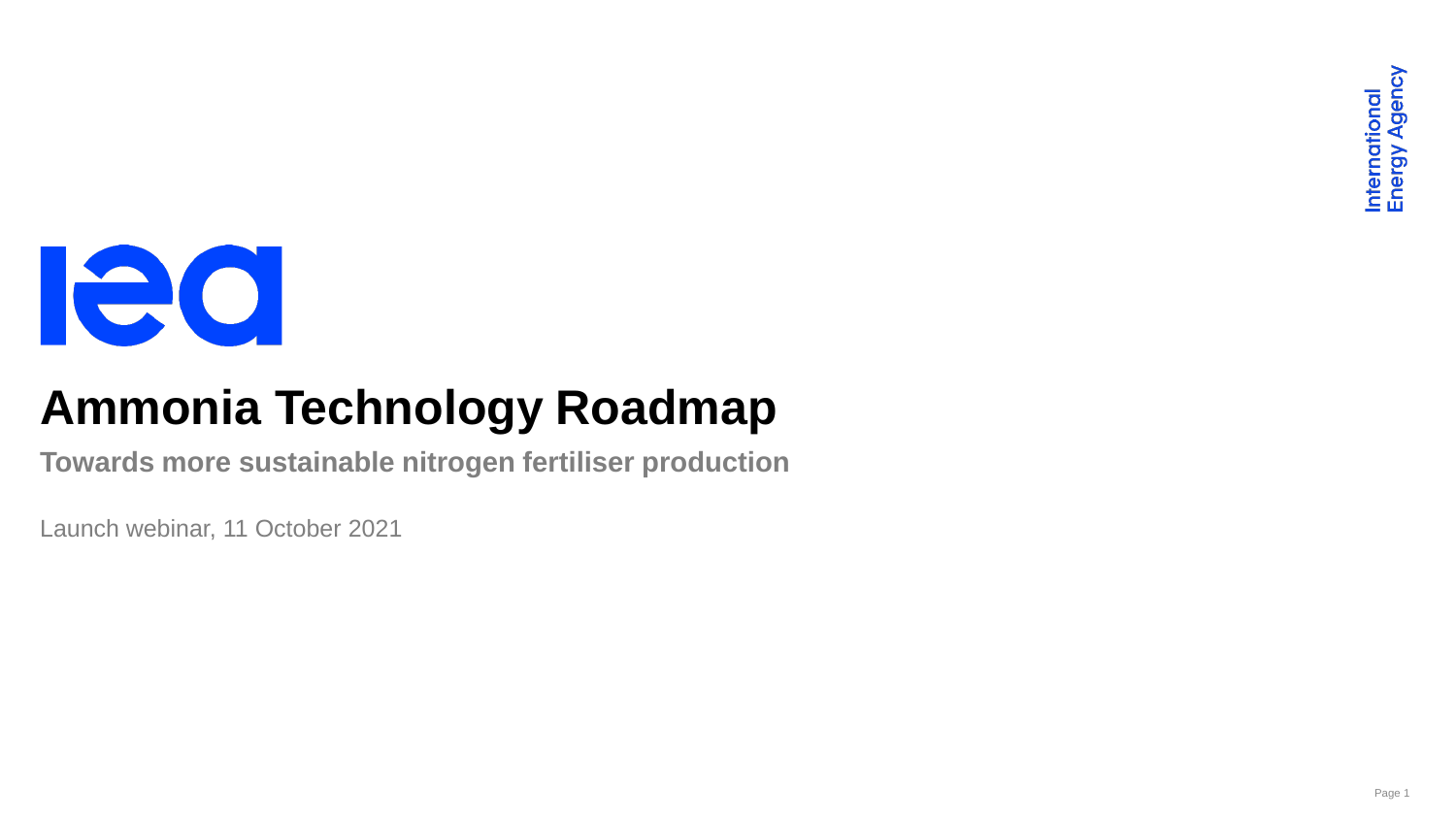#### **Ammonia Technology Roadmap: the latest in a long-standing series**

## **lea**



**The IEA's roadmap series have covered numerous topics over the past decade, spanning three dimensions: technology roadmaps, energy system roadmaps and country roadmaps.**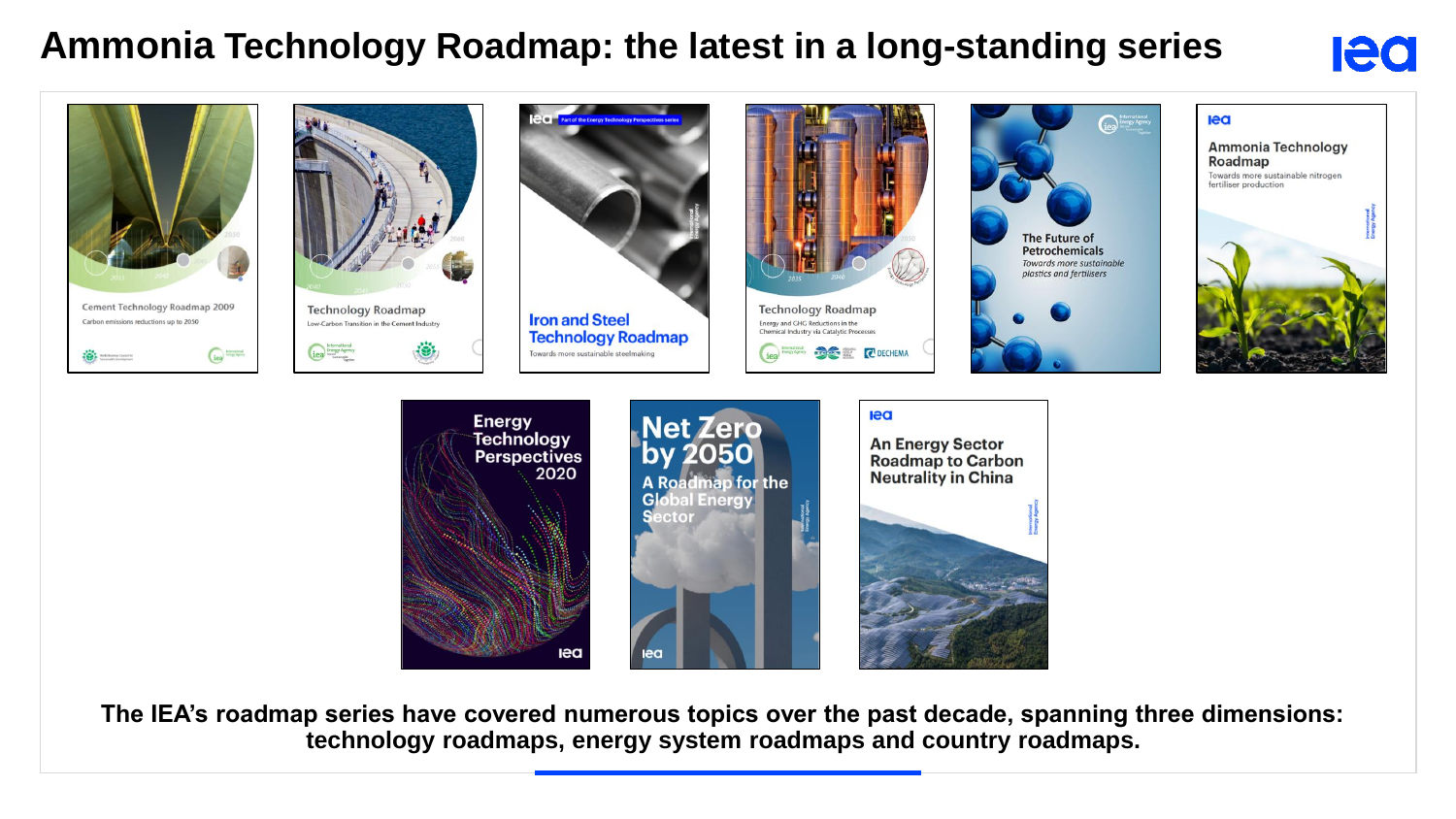### **How is ammonia produced and used today?**





**Ammonia is the precursor to all mineral nitrogen fertilisers, which together account for just under 70% of total ammonia demand, including the downstream usage of its derivatives.**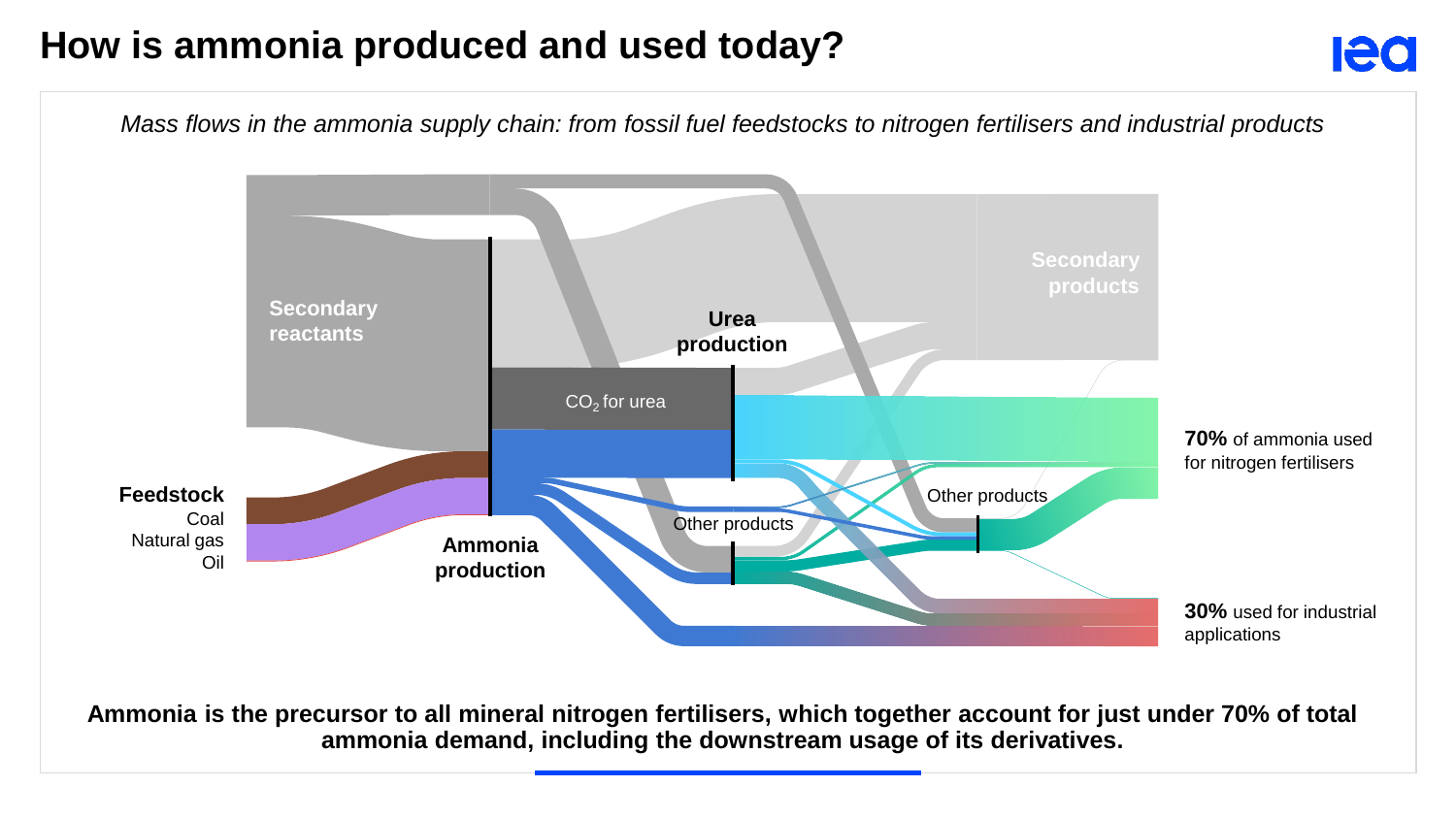#### **An energy- and emissions-intensive industry**



**Ammonia production accounts for 2% of global final energy demand. Its emissions are reduced by 75% by 2050 in the Sustainable Development Scenario and by 95% in the Net Zero Emissions by 2050 Scenario.**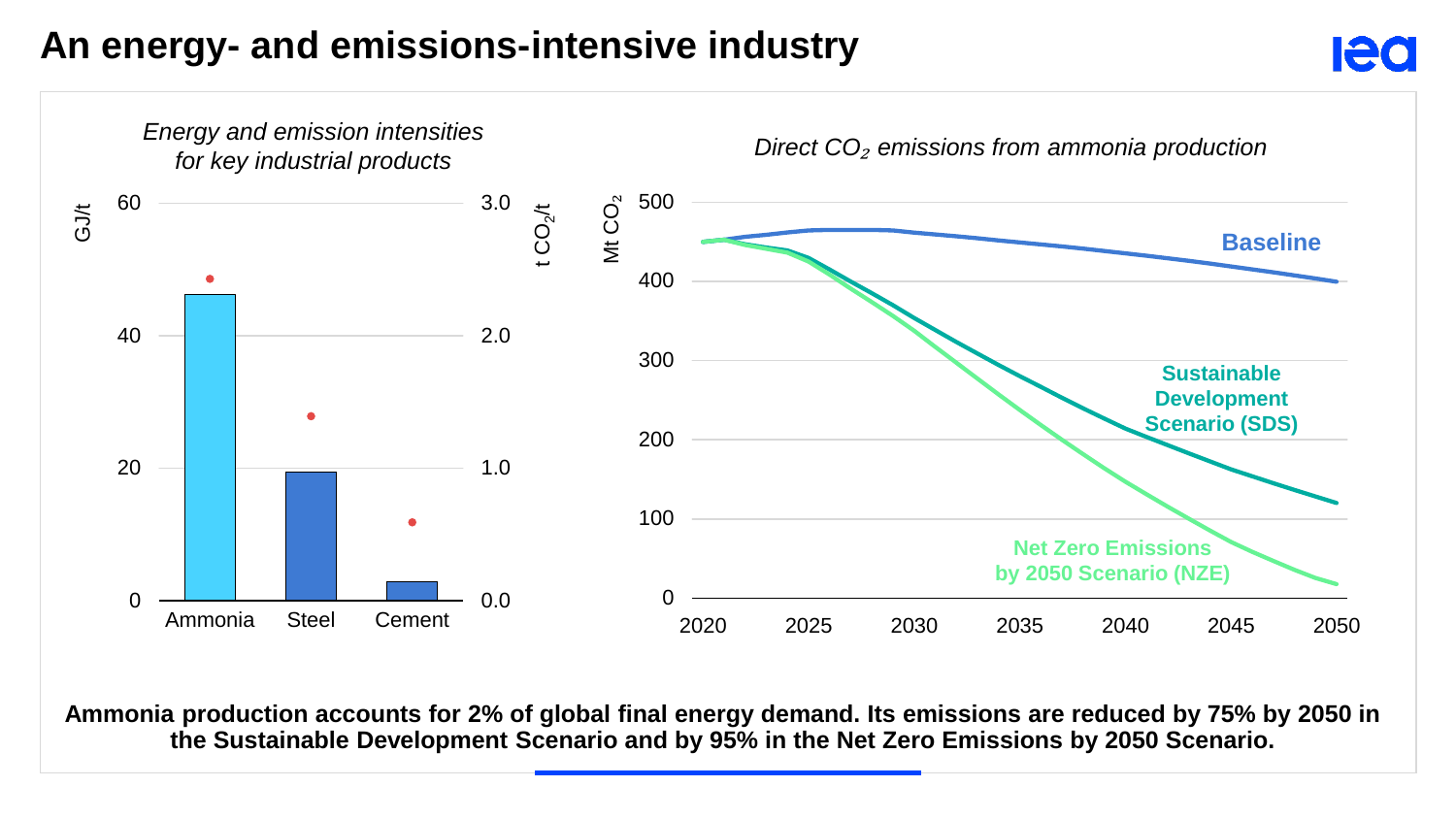### **Existing assets are long-lived and capital-intensive…**



leo

**Around 30% of the existing stock of ammonia production capacity is based in China, with an average age of 12 years, compared with a global average age of around 24 years.**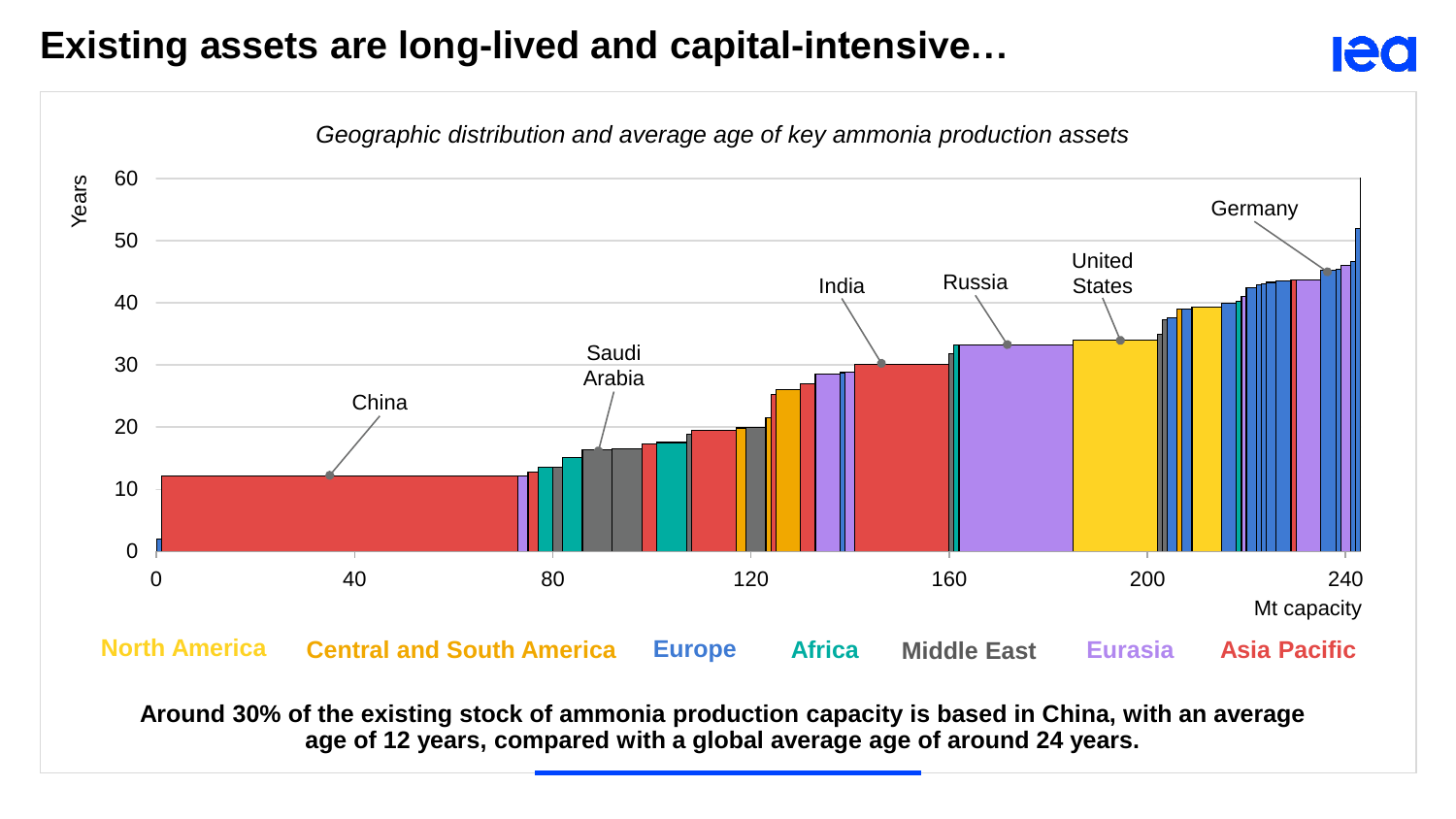#### **…and they give emissions momentum**



**Ied** 

**Emissions from existing ammonia facilities could amount to the equivalent of 10-35 years' worth of annual emissions from production in 2020.**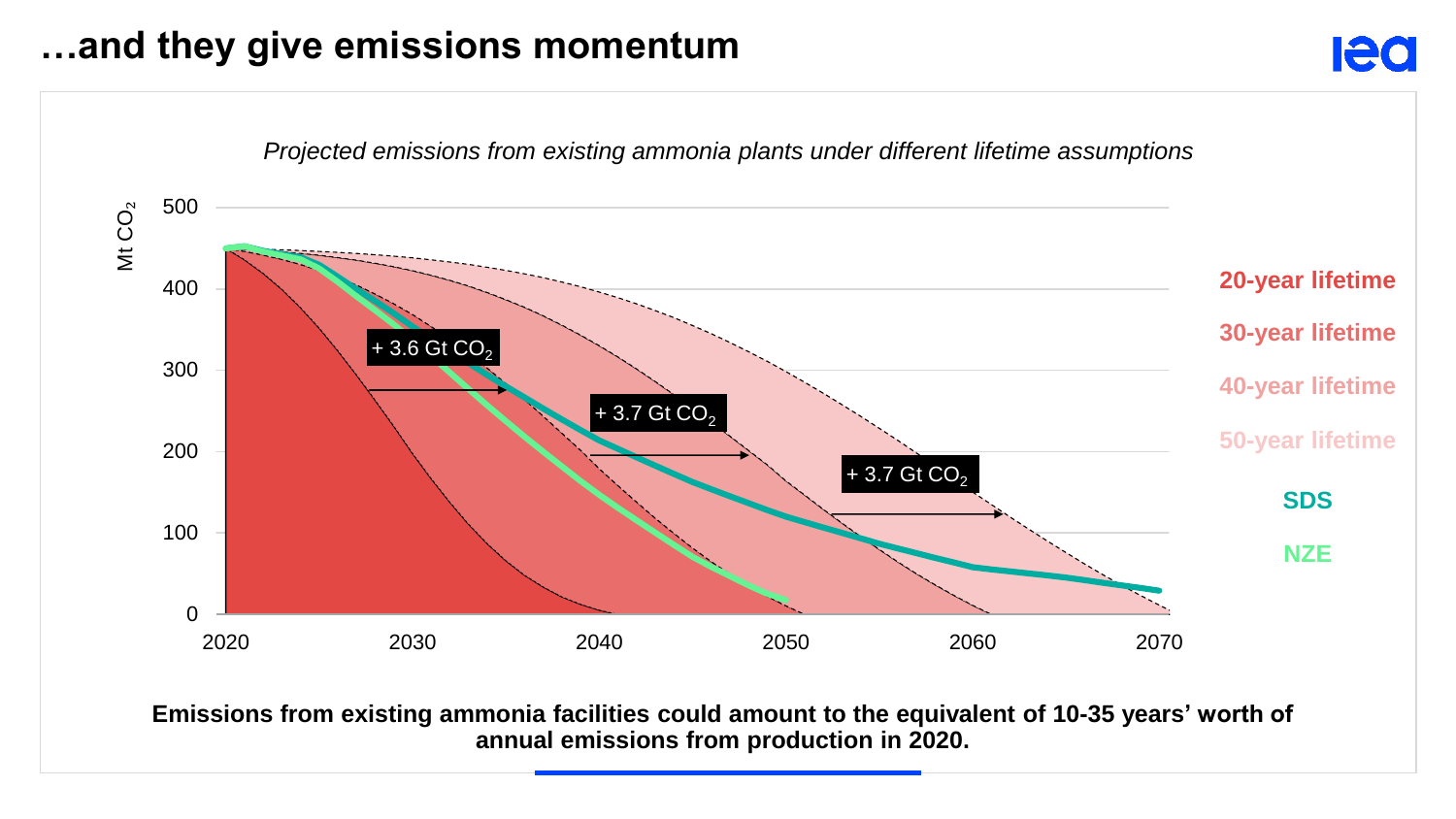#### **Ammonia continues to play an integral role in a sustainable future**





**Ammonia demand for fertilisers and other existing uses grows by 25% by 2050 in the Sustainable Development and Net Zero Emissions by 2050 scenarios. Use in the form of urea declines to reduce use-phase emissions.**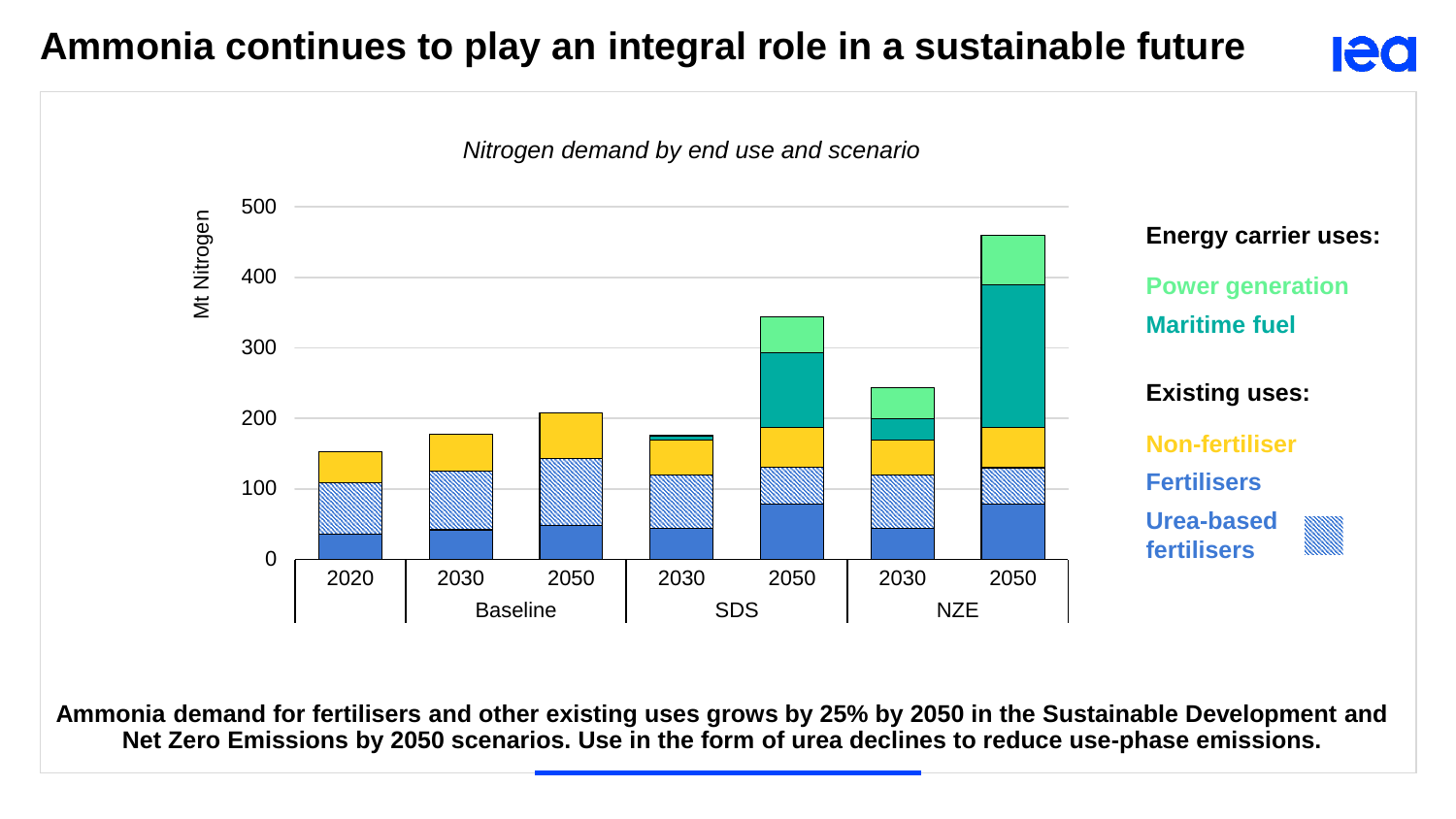#### **Nutrient use efficiency contributes to lowering emissions**



leo

**A portfolio of use and material efficiency measures reduce demand for ammonia by 10% in 2050, relative to the Baseline. Fertiliser use efficiency contributes 75% of the reduction.**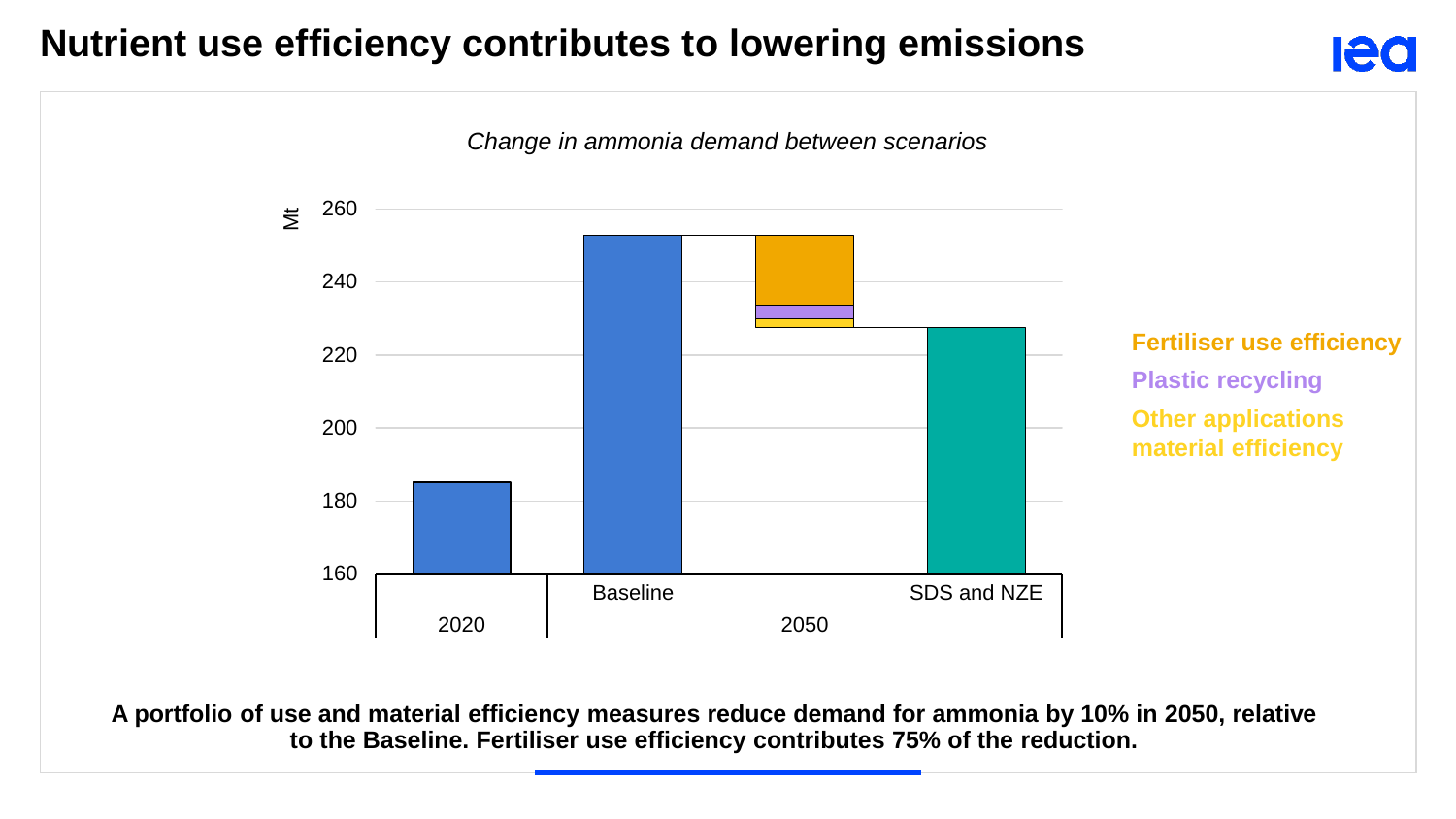#### **A portfolio of mitigation strategies is required**

*Cumulative direct CO<sup>2</sup> emission reductions from ammonia production, SDS relative to Baseline*

*2020 - 2030 2020 - 2050*



**Ieo** 



0.4 Gt CO<sub>2</sub>  $\overline{a}$  4.6 Gt CO<sub>2</sub>

**Technology performance improvements and use efficiency deliver 70% of emission reductions to 2030. In the longer term, innovative technologies such as CCUS-equipped and electrolytic production are required.**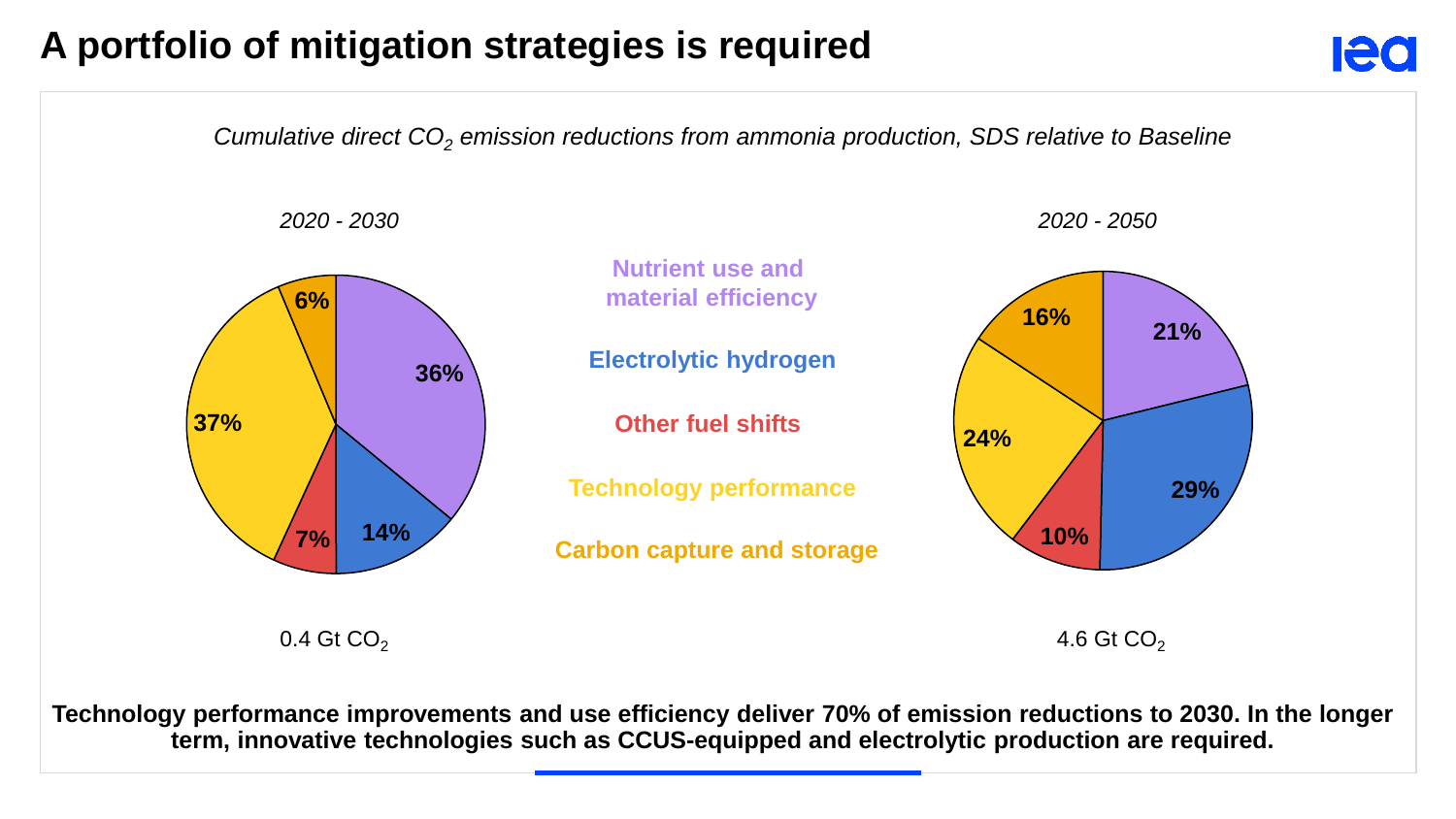## **CCS and electrolytic production dominate in a sustainable future**

#### *Global ammonia production by technology and scenario* 100%  $\sharp$ 250 **Fossil with CCU Oil** 80% 200 **Gas with CCS Gas** 60% 150 **Coal with CCS Coal** 40% 100 **Biomass Pyrolysis** 20% **Electrolysis** 50  $\overline{(\ }$  $\bigcirc$ **Share with**  0% 0 **near-zero-**2020 2030 2050 2030 2050 2030 2050 **emission technology** Baseline I SDS I NZE

**Ieo** 

**Near-zero-emission production routes account for 65% of total ammonia production by 2050 in the Sustainable Development Scenario and over 90% in the Net Zero Emissions by 2050 Scenario excluding production with CCU.**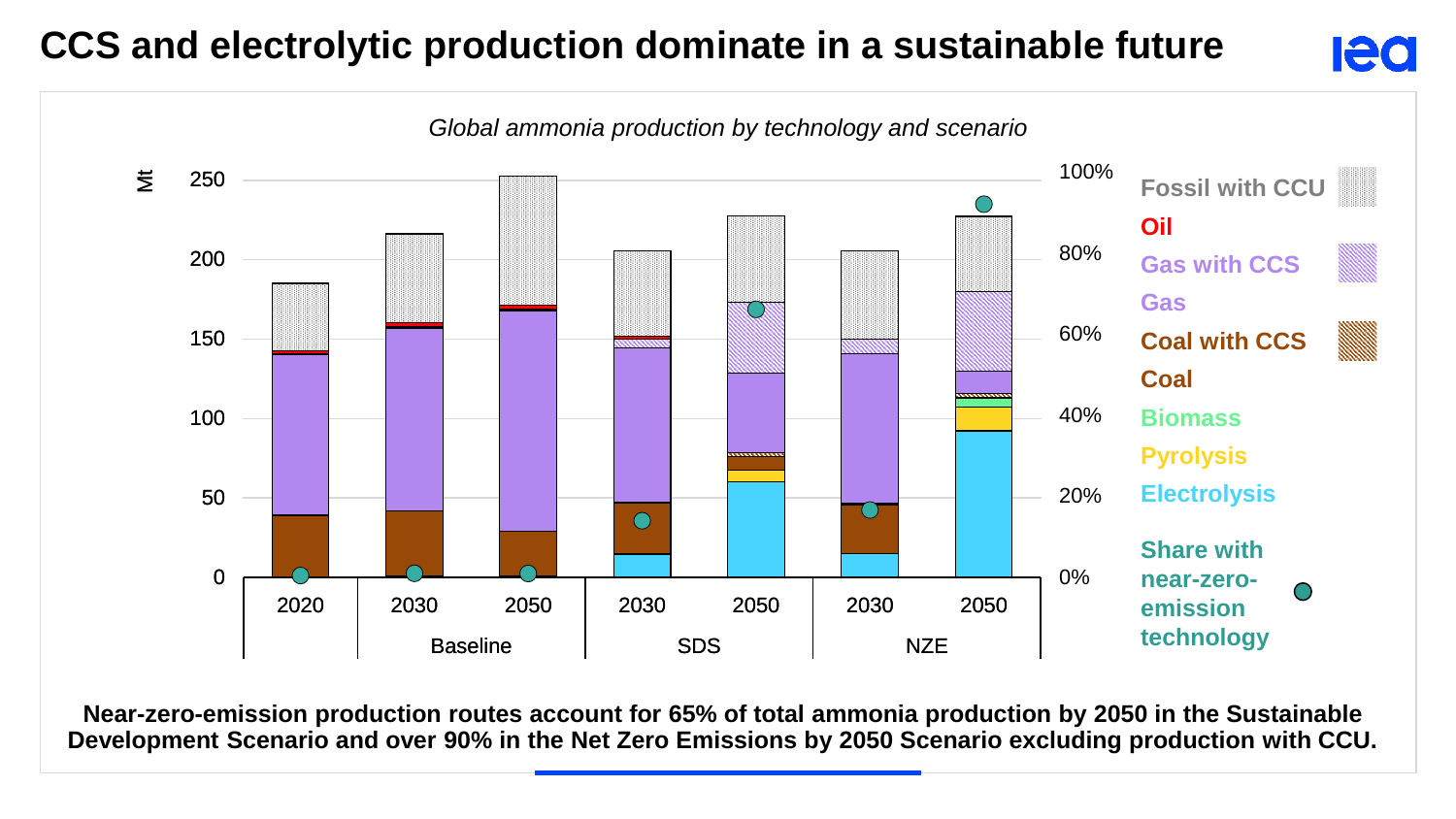### **Technology strategies depend on the regional context**



**Ieo** 

**The electrolysis route makes important inroads in certain regional markets with access to low-cost renewable electricity and relatively high natural gas prices.**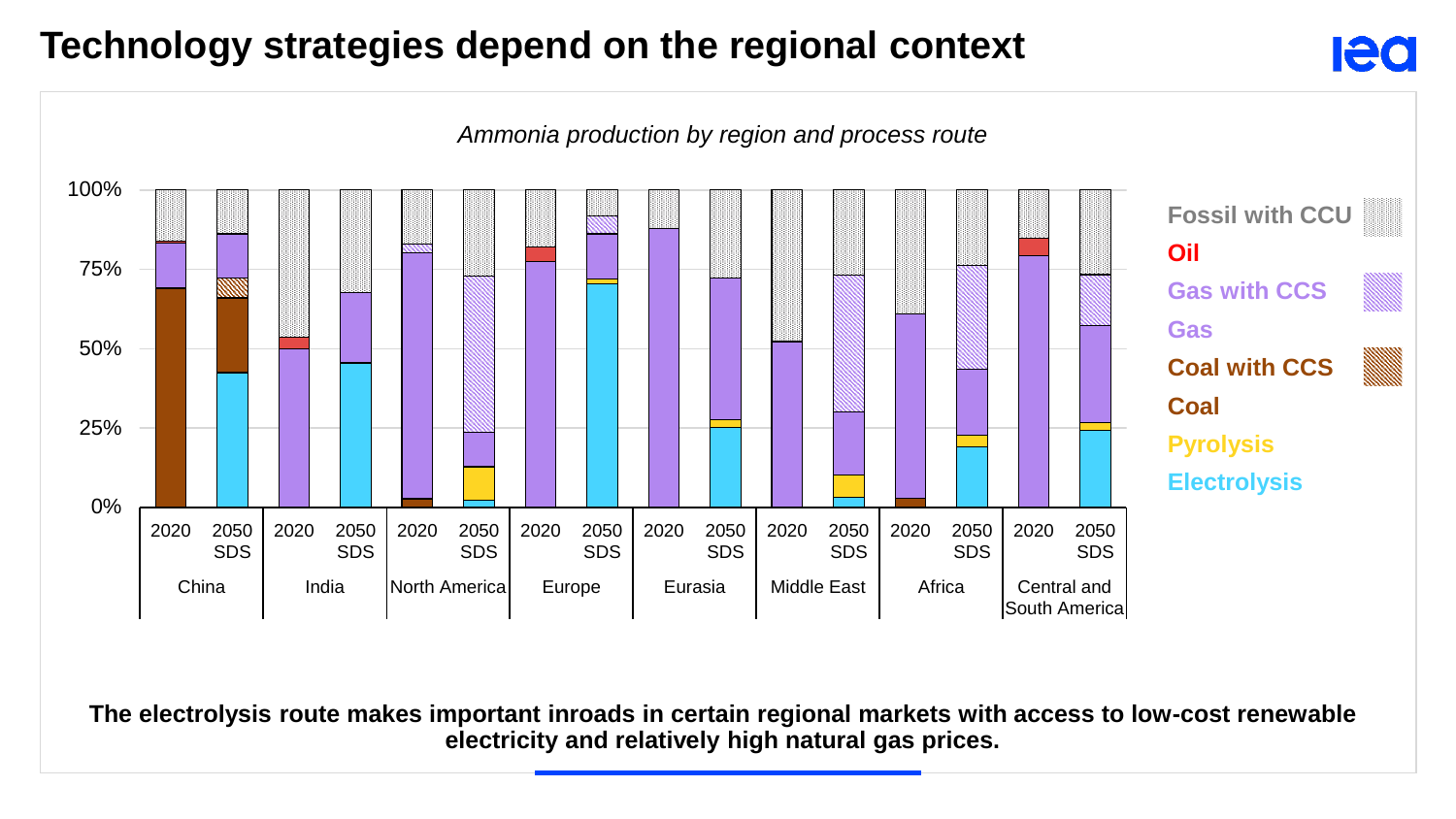#### **Cost competitiveness depends on the regional context**

![](_page_11_Figure_1.jpeg)

![](_page_11_Figure_2.jpeg)

**Electricity prices of about USD 40/MWh or lower are required for electrolysis to be cost-competitive with natural gas. The application of CCS to natural gas-based production becomes competitive at CO<sup>2</sup> prices of around USD 30/t CO<sup>2</sup> .**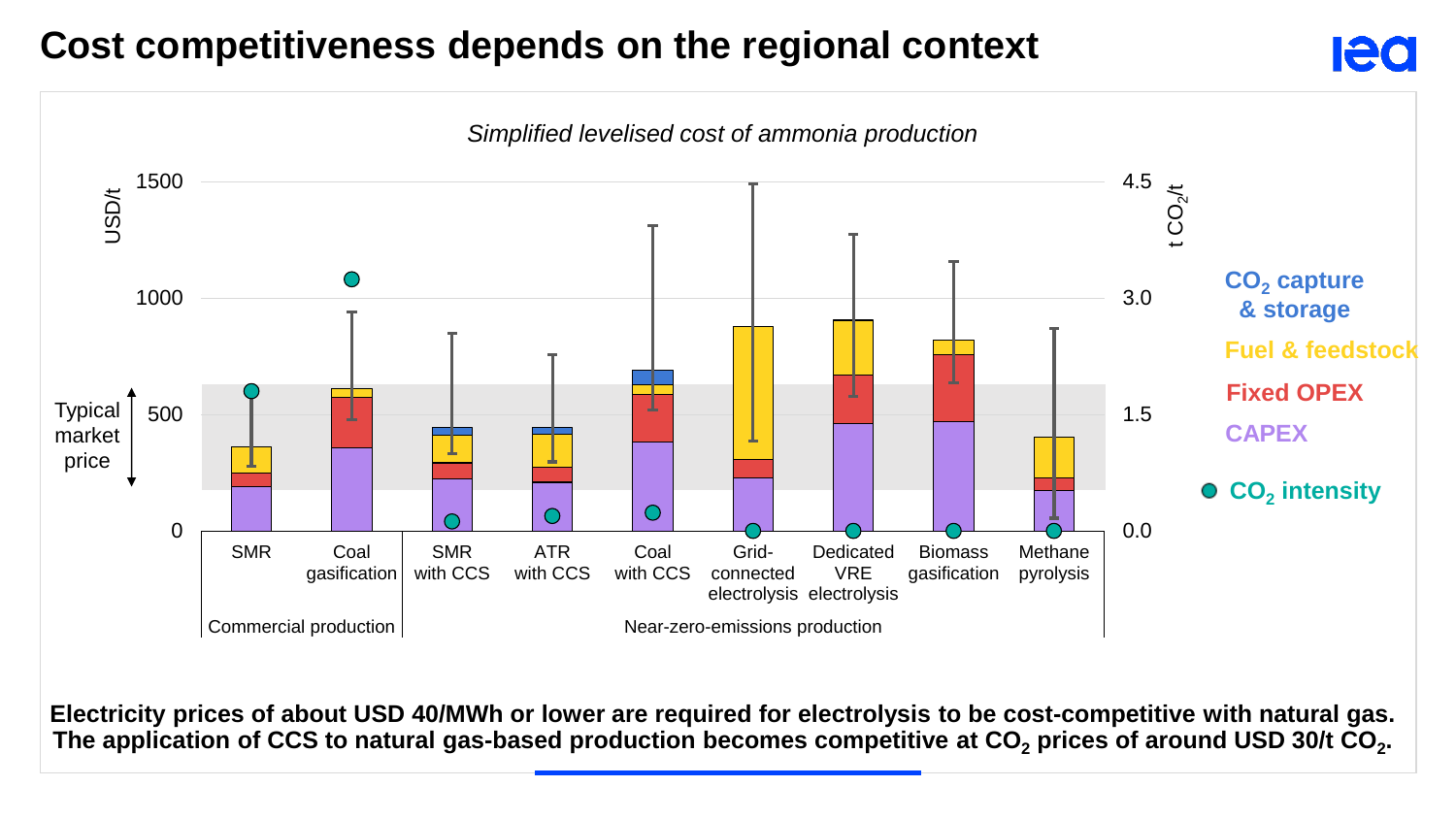#### **The investment challenge is not insurmountable**

![](_page_12_Figure_2.jpeg)

**Cumulative capital investment required for process equipment in the ammonia industry in the Sustainable Development Scenario is comparable to that required in the Baseline scenario – around USD 400 billion.**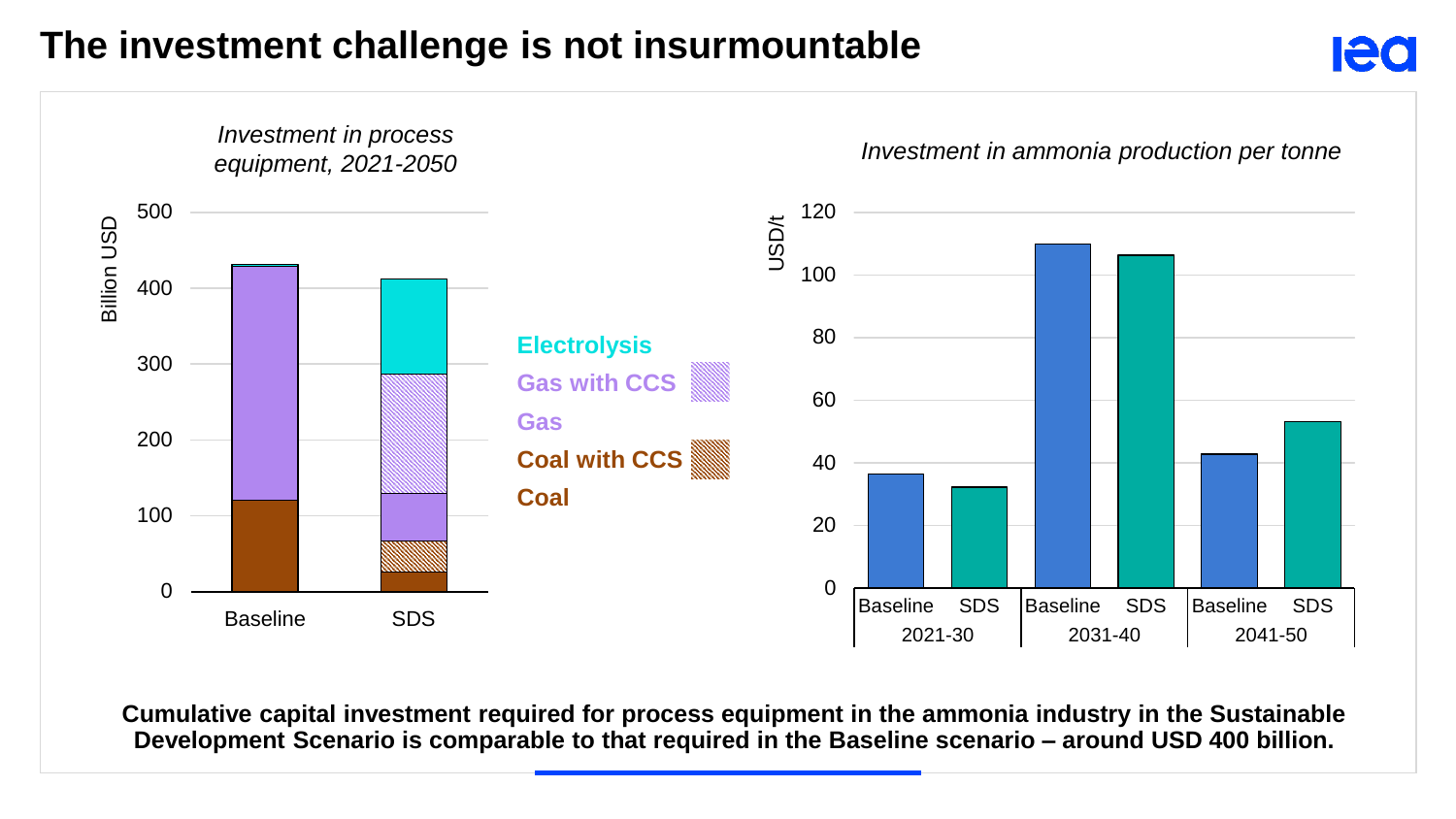#### **Governments have a critical role to play in accelerating the transition Ieo**

![](_page_13_Figure_2.jpeg)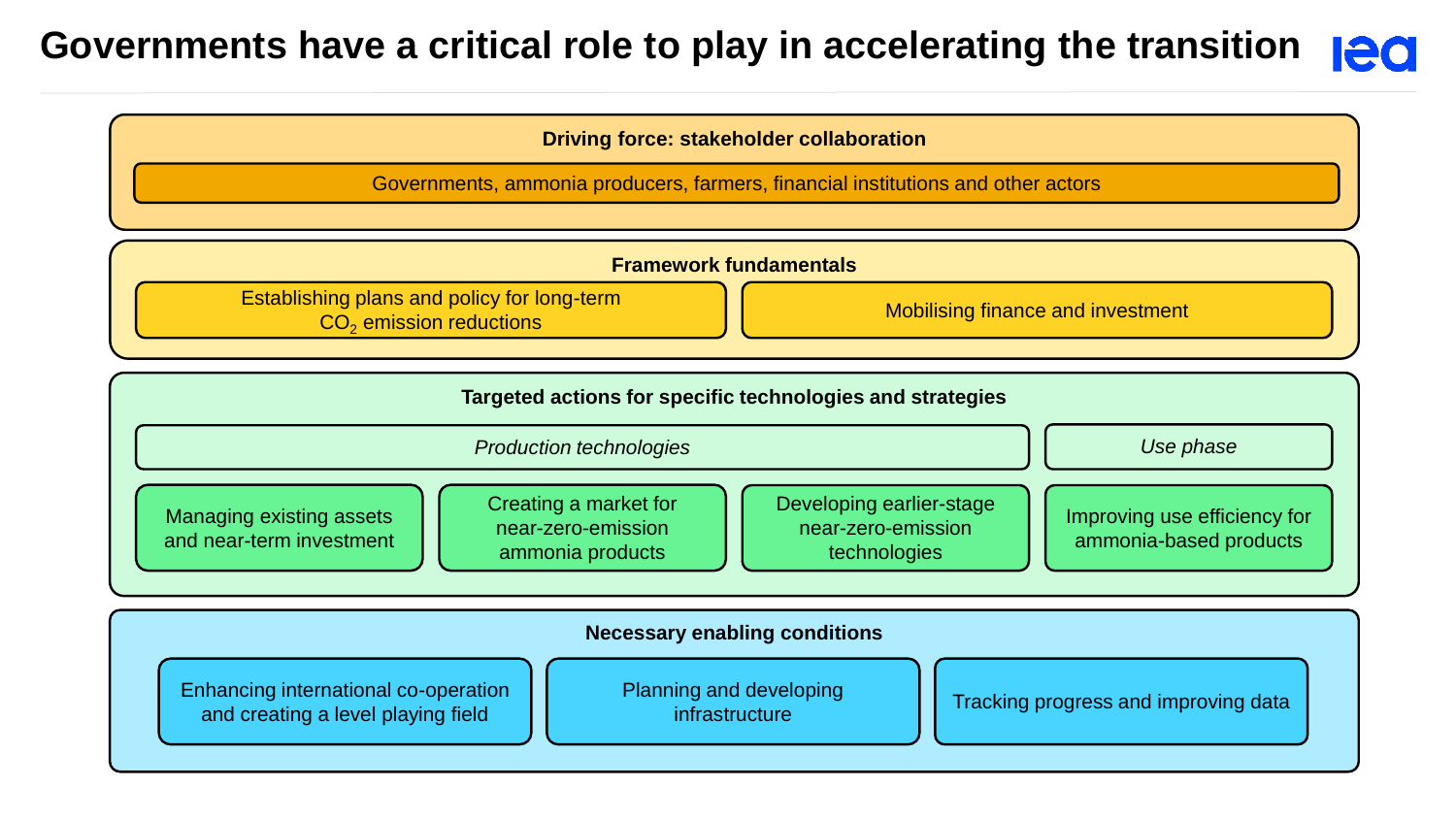#### **Conclusions**

- Ammonia makes an indispensable contribution to global agricultural systems through its use for fertilisers. It is also used for various industrial applications. Demand is expected to continue growing in the future.
- Ammonia production today relies on fossil fuels and is emissions-intensive. The industry's current trajectory is unsustainable – a change of course is needed.
- Using ammonia more efficiently can ease the burden on near-zero-emission technology deployment. Improving the performance of existing technologies is important, but alone cannot deliver savings needed.
- The heavy lifting with respect to emissions reductions must be done by deploying near-zero-emission technologies, primarily CCS and electrolytic hydrogen, along with the required supporting infrastructure.
- While the transition will not be easy, the investment and innovation challenges are not insurmountable.
- Governments have a central role to play in enabling the transition. Action from ammonia producers and other stakeholders is also crucial.
- Time is of the essence the current decade is critical to lay the foundation for long-term success.